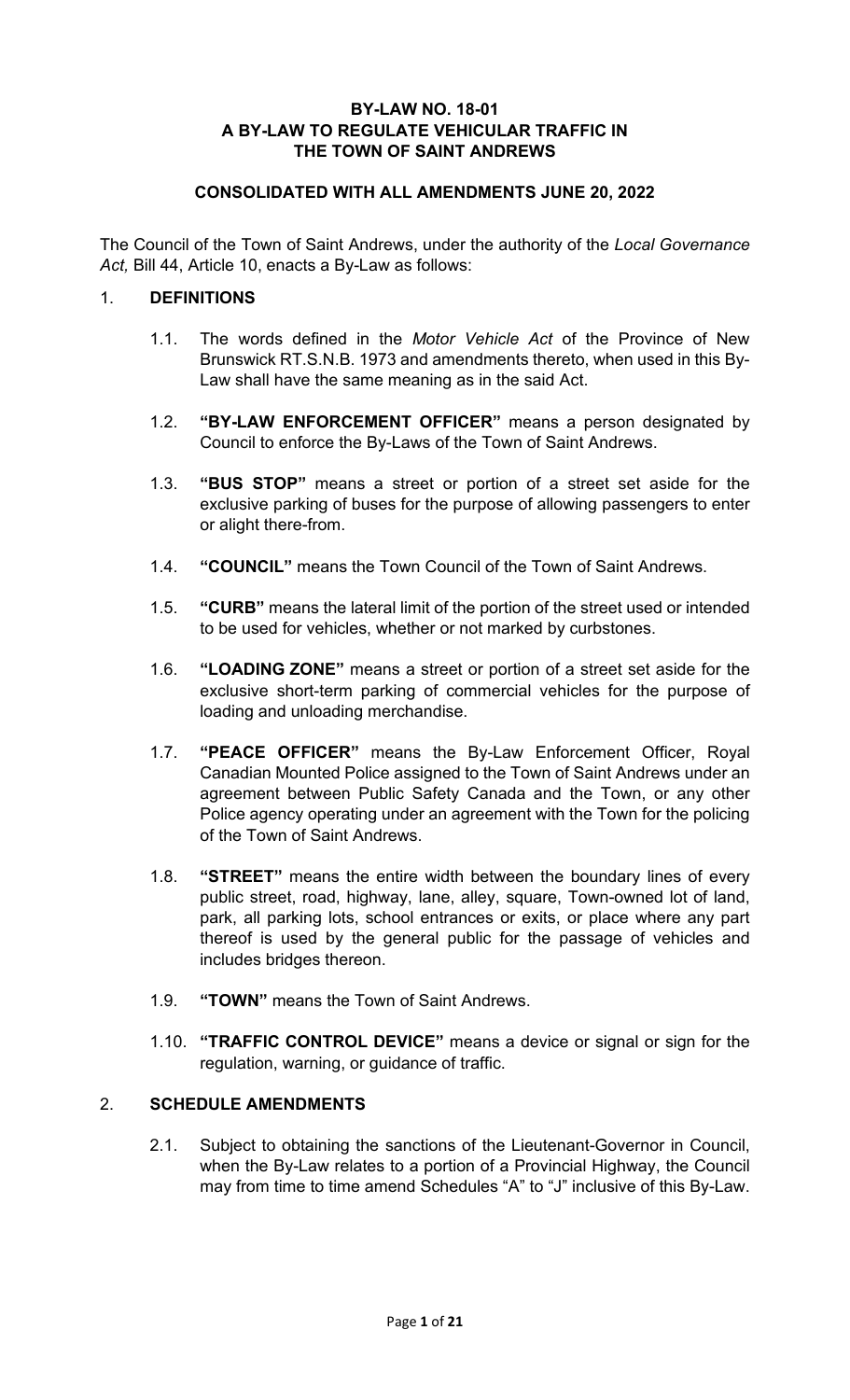## 3. **AUTHORITY OF PEACE OFFICERS**

- 3.1. It shall be the duty of the By-Law Enforcement Officer and all members of the police force to enforce all traffic By-Laws of the Town and the *Motor Vehicle Act* of the Province of New Brunswick.
- 3.2. Peace Officers are authorized in case of an accident, emergency, or parade, to re-route traffic and to prohibit the movement of traffic on any street in Town.
- 3.3. It shall be lawful for a Peace Officer to move or cause to be moved any vehicle found stopped or parked in violation of the provisions of this By-Law, on any street in Town.
- 3.4. A vehicle so moved under this By-Law shall be stored in such place as the Peace Officer may decide, and the registered owner of such vehicle at the time shall be liable for costs and charges for the storage and moving thereof.
- 3.5. There will be no liability attached to the Town or a member of the police force for any damages to a vehicle moved or taken into custody under this section.

## 4. **PROVINCIAL HIGHWAY**

- 4.1. Subject to obtaining the sanctions of the Lieutenant-Governor in Council, when the By-Law relates to a portion of a Provincial Highway, the Council may from time to time designate by amendment of this By-Law:
	- 4.1.1. The time and mode of parking on any street;
	- 4.1.2. The direction of traffic on one-way streets;
	- 4.1.3. The loading and unloading zones;
	- 4.1.4. The prohibition of parking on any street, or portion thereof; and
	- 4.1.5. Order the placing of maintaining of traffic control devices, as deemed necessary to regulate, warn or guide traffic.

#### 5. **ANGLED AND PARALLEL PARKING**

- 5.1. Where angled parking is permitted, a vehicle shall be parked at a 45-degree angle to the curb or boundary of such street, so that the front of the vehicle is nearest to the curb or boundary of the street.
- 5.2. When angled or parallel parking spaces are indicated by suitable markings, no vehicle shall be stopped except within the marked limits of a parking space.
- 5.3. This section is subject to subsection 194(4) of the *Motor Vehicle Act.*

#### 6. **BUS STOPS AND BUS PARKING**

6.1. The streets designated in Schedule "A" are set aside for the exclusive parking of buses for the purpose of allowing passengers to enter or disembark there-from, and no person shall park a vehicle between the limits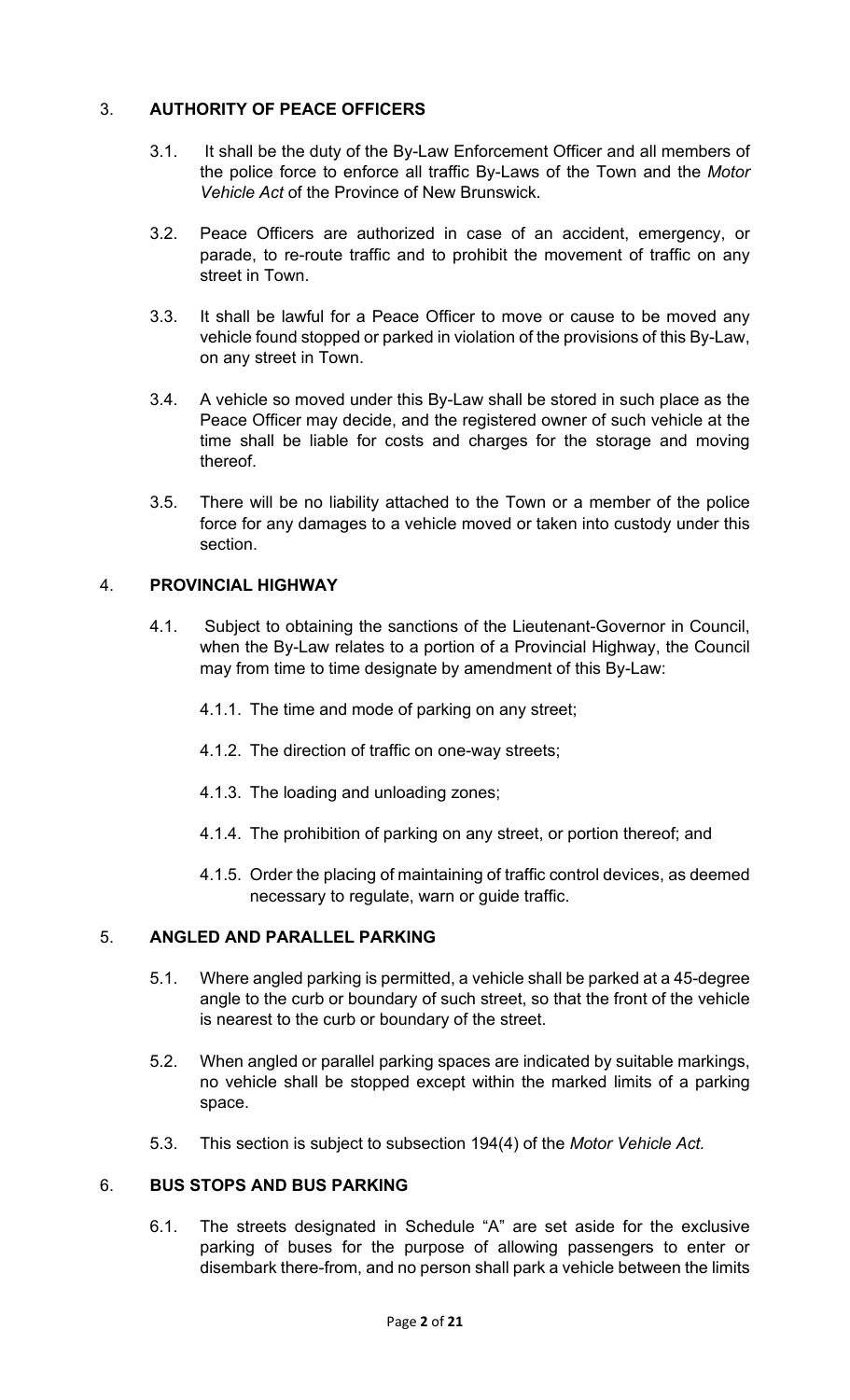of said streets. Buses may stop anywhere momentarily for the purposes of embarkation and disembarkation.

## 7. **NO PARKING ANYTIME**

7.1. No person shall park a vehicle on the side and between the limits of the streets designated in Schedule "B" or in areas identified by yellow-painted as No Parking areas.

### 8. **ONE-WAY STREET**

8.1. Streets set out in Schedule "C" of this By-Law are designed as one-way streets and the driver of a vehicle driving on any of the said streets shall only proceed in the direction specified for the particular street by the said By-Law.

#### 9. **SPEED LIMITS**

9.1. No person shall drive a vehicle in excess of twenty (20) kilometers per hour on the Saint Andrews Market Wharf.

#### 10. **OVERNIGHT PARKING**

- 10.1. During the period from the 15<sup>th</sup> day of November in any year to the 31<sup>st</sup> day of March in the following year, no person shall park any vehicle on any street between the hours of 02:00 a.m. and 07:00 a.m.
- 10.2. Unless otherwise directed by a Town Official, parking on the east side of William Street from Water Street to the shore is exempted from Section 10.1 of this By-Law.

#### 11. **PEDESTRIAN CROSSWALKS**

11.1. Pedestrian crosswalks shall be in accordance with Schedule "D".

#### 12. **TRAFFIC SIGNALS**

12.1. Traffic Signals shall be in accordance with Schedule "E".

#### 13. **PARKING FOR THE DISABLED**

13.1. Parking for the disabled shall be in accordance with Schedule "G".

#### 14. **LIMITED PARKING**

14.1. Limited parking shall be in accordance with Schedule "H".

## 15. **STOP SIGN AND YIELD SIGN**

15.1. Stop signs and Yield signs shall be in accordance with Schedule "I".

#### 16. **RESTRICTIONS ON-STREET USE**

16.1. No person shall overhaul or repair a motor vehicle or trailer on any public street or square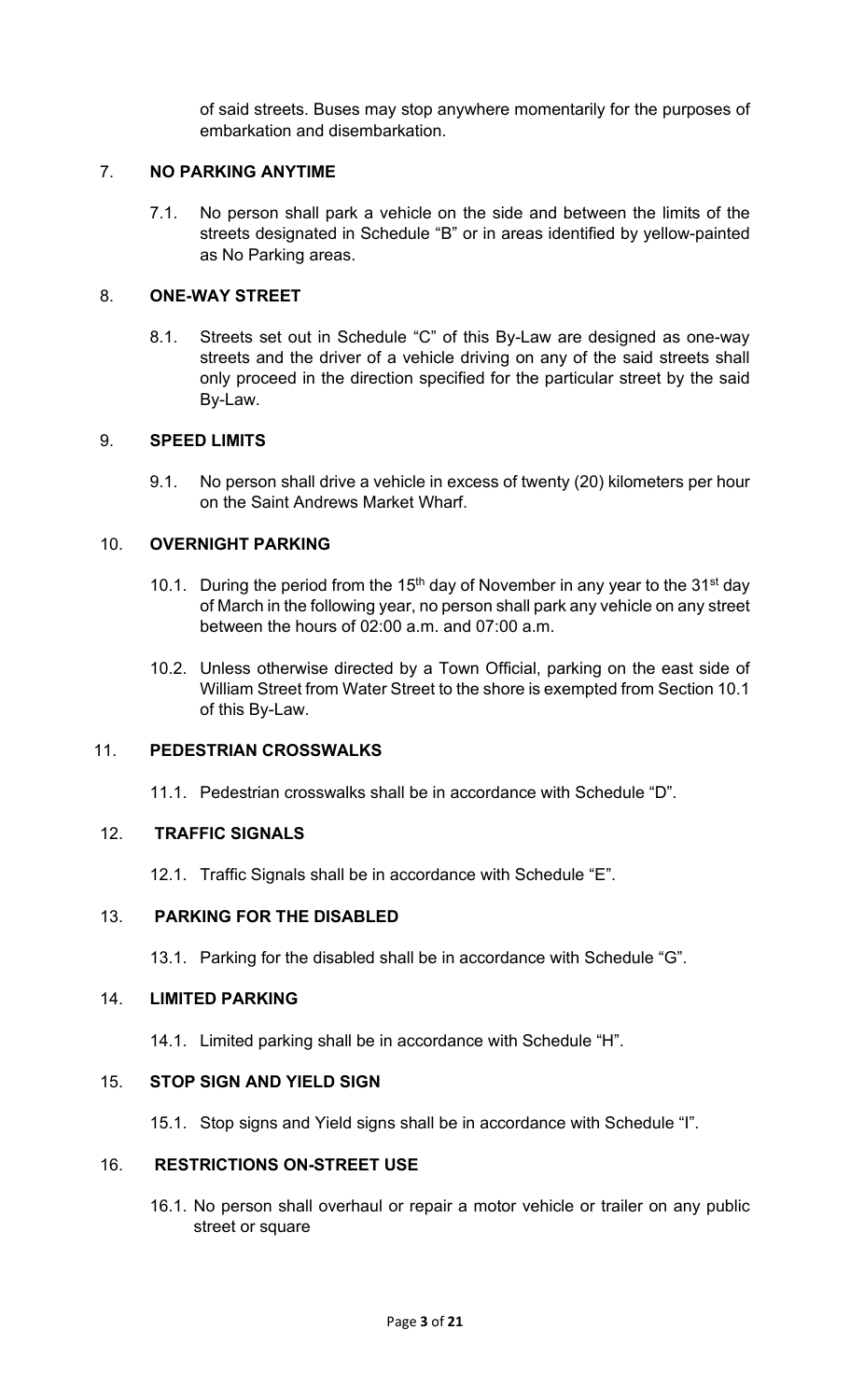- 16.2. For the purposes of this By-Law, no person shall ride upon, operate, or use a sled or toboggan on a sidewalk or street other than being pulled by a person.
- 16.3. For the purposes of this By-Law, the use of rollerblades, skateboards, coasters, or toy vehicles are regulated, with respect to movement, in the same manner as the *Motor Vehicle Act,* Chapter M-17, Statues of New Brunswick, regulates the movement of bicycles.
- 16.4. No person shall stop, or park a motor vehicle on any sidewalk or portion of a sidewalk.
- 16.5. No person shall stop, stand, or park a vehicle in a location reserved for parking by a person with a disability unless there is displayed on or in the vehicle a Disability Identification plate, permit, or placard issued by the Registrar of Motor Vehicles.
- 16.6. No person shall stop, stand, or park a motor vehicle whether attending or otherwise, except when necessary to avoid conflict with other traffic in compliance with this By-Law or the direction of a By-Law Enforcement Officer, Peace Officer or traffic control device in any of the following places:
	- 16.6.1. In front of any public or private driveway in part, or in whole.
	- 16.6.2. On or within 3 meters in any direction of a crosswalk, unless so indicated as a place to park.
	- 16.6.3. Facing the opposite direction of traffic on either side of the road.
	- 16.6.4. In a location marked as a fire lane or fire hydrant access point.

#### 17. **PARADES AND PROCESSIONS**

- 17.1. No person shall operate, hold or conduct a parade, procession, assemblage, or street closure, except a funeral procession, on any highway or street in the Town without first obtaining permission in writing from the CAO or designate. The permission shall set out the hour, date, and route or location of the parade, procession, assemblage, or street closure.
- 17.2. No person shall assemble with others on any highway or street within the Town so as to obstruct the passage of other vehicles or pedestrians, without first obtaining the permission of the CAO or designate.

#### 18. **OTHER RESTRICTIONS**

- 18.1. No person shall deposit, or cause to be deposited, by shoveling, scooping, or plowing, any snow or foreign material, upon any street, sidewalk, crosswalk, or near any fire hydrant.
- 18.2. No person shall pile or otherwise place snow to the extent that it is likely to become a nuisance or endanger public safety. Any person who does not remove the snow pile within 24 hours of being notified, shall, in addition to the penalties referred to in this document, shall be liable to the Town for all costs incurred by the Town in order to rectify the situation.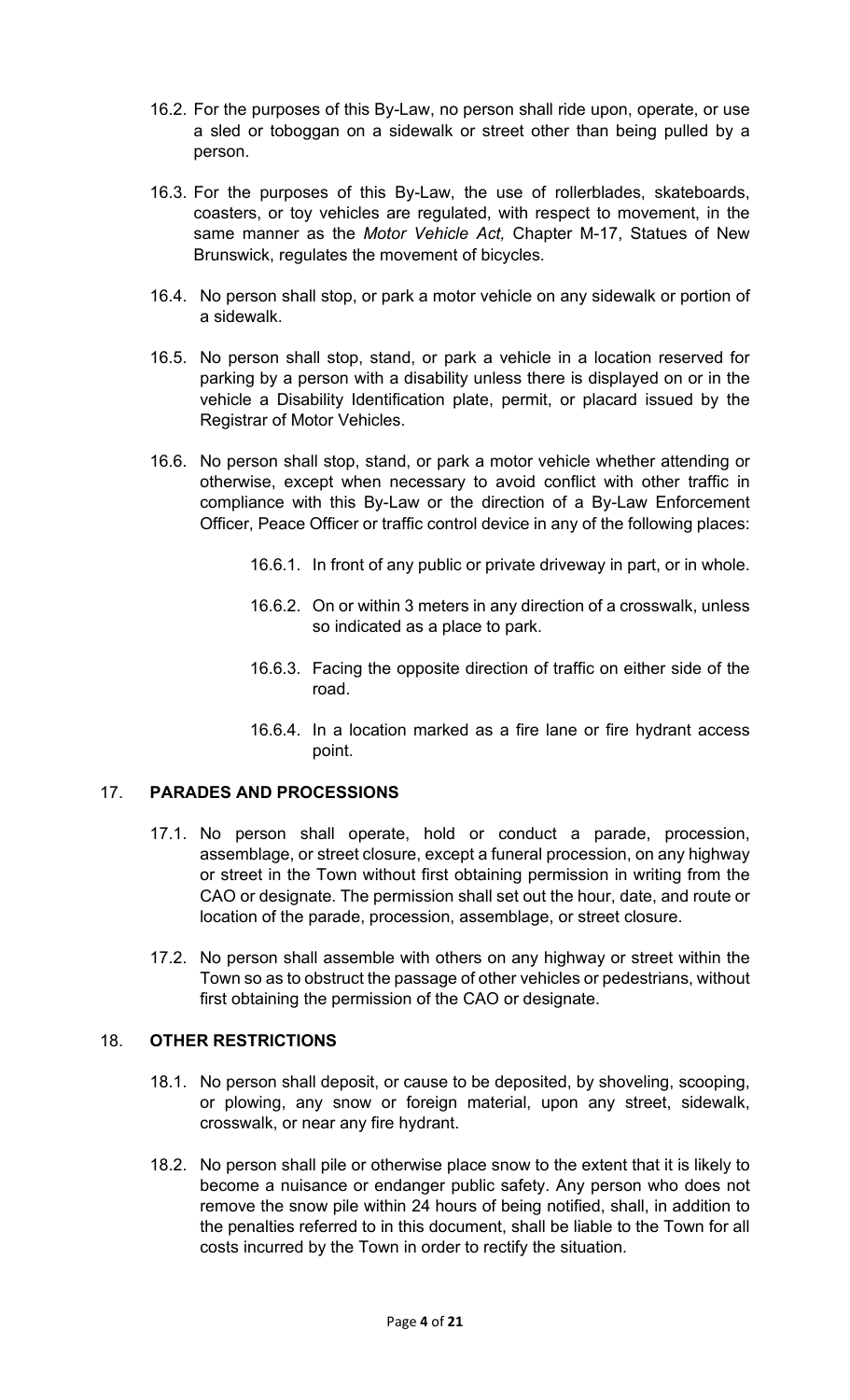#### 19. **OFFENCES AND PENALTIES**

- 19.1. Any person who violates a provision of this By-Law is guilty of an offence.
- 19.2. All contraventions of this By-Law, are designated By-Law contraventions that may be dealt with by a Notice of Penalty pursuant to the provisions of the *Local Governance Act.*
- 19.3. The Administrative Penalty for a contravention of this By-Law shall be as shown on Schedule "J" Administrative Penalty Schedule of Fines.
- 19.4. A person to whom a penalty notice is delivered may pay the Administrative Penalty on or before a charge pertaining to the offence has been laid in Provincial Court as follows:
	- 19.4.1. In-person at the Town of Saint Andrews Office, 212 Water Street, Saint Andrews, New Brunswick by cash, money order, or bank draft, payable to the Town of Saint Andrews.
	- 19.4.2. By mail to: Town of Saint Andrews, 212 Water Street, Saint Andrews, New Brunswick, E5B 1B4 by money order or bank draft payable to the Town of Saint Andrews.
	- 19.4.3. Electronically by Credit Card on the Town of Saint Andrews website.
- 19.5. A person who pays the Administrative Penalty shall be deemed to have contravened the provision of the By-Law in respect of which payment was made and shall not be charged with an offence in respect of the same incident that gave rise to the Administrative Penalty.
- 19.6. If the Administrative Penalty is not paid in accordance with Section 19(4), the person charged with the offence is liable on summary conviction to a fine of not less than Five Hundred Dollars (\$500.00).

#### 20. **BY-LAW REPEALED**

- 20.1. The Town of Saint Andrews By-Law to Regulate Vehicular Traffic in the Town of Saint Andrews passed on the 10<sup>th</sup> day of May, A.D. 1993, and all amendments thereto are repealed on the same coming into force of this By-Law.
- 20.2. The repeal of said By-Law shall not affect any penalty, forfeiture, or liability incurred before such appeal or any proceeding or enforcing the same completed or pending at the time of repeal; nor shall it repeal or disturb, invalidate, or prejudicially affect any matter or thing whatsoever completed, existing, or pending at the time of repeal.

| Read the First Time                                           | this $1st$ day of October, 2018   |      |
|---------------------------------------------------------------|-----------------------------------|------|
| Read the Second Time                                          | this $10th$ day of December, 2018 |      |
| Read for the Third and Final Time this $14th$ day of January, |                                   | 2019 |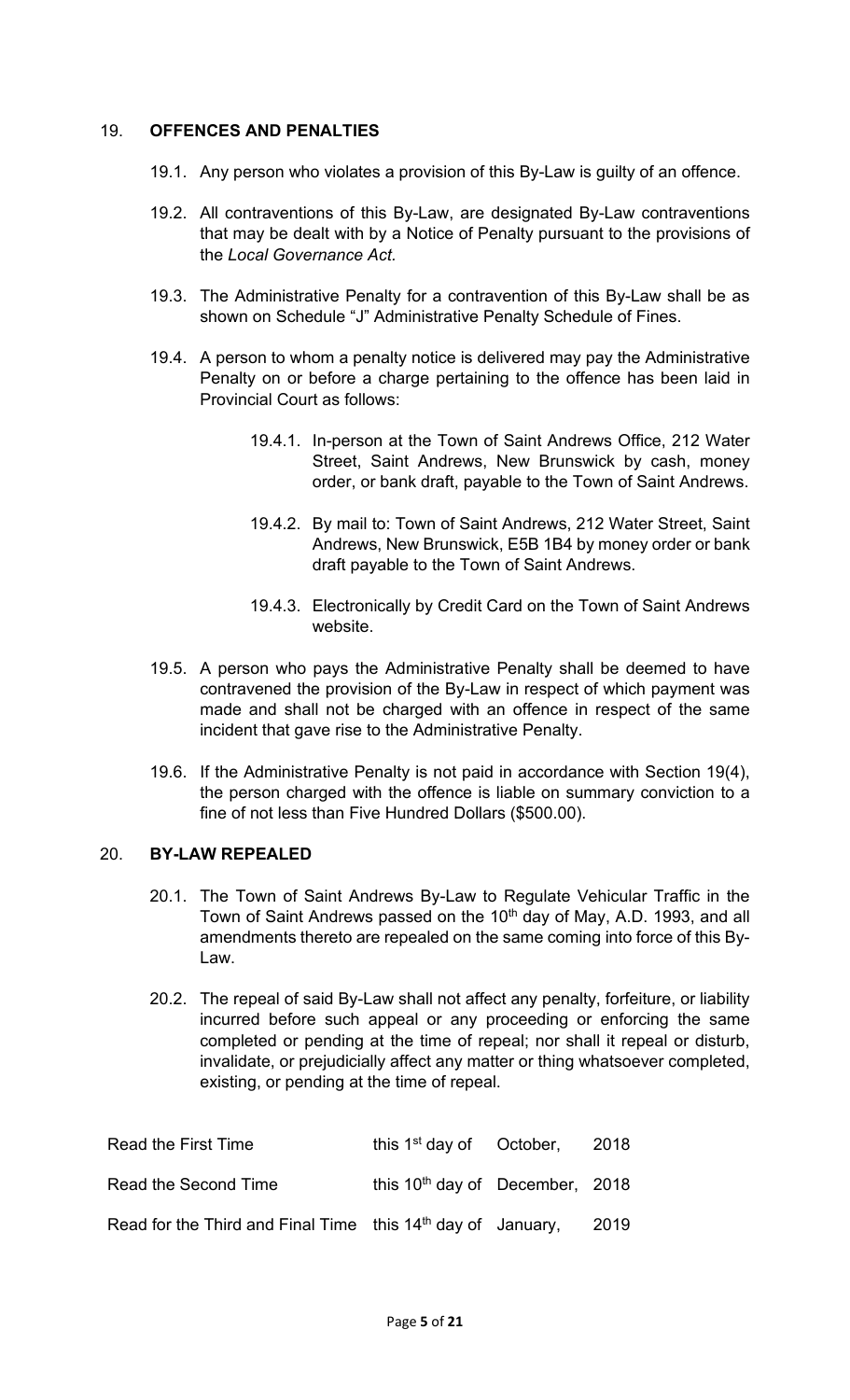**IN WITNESS WHEREOF** the Town of Saint Andrews has caused the corporate seal with the said Town to be affixed to this By-Law the 14<sup>th</sup> day of January 2019.

Doug Naish, Mayor

âх Chris Spear, Acting Clerk ò  $\lambda$ VТ  $\forall S$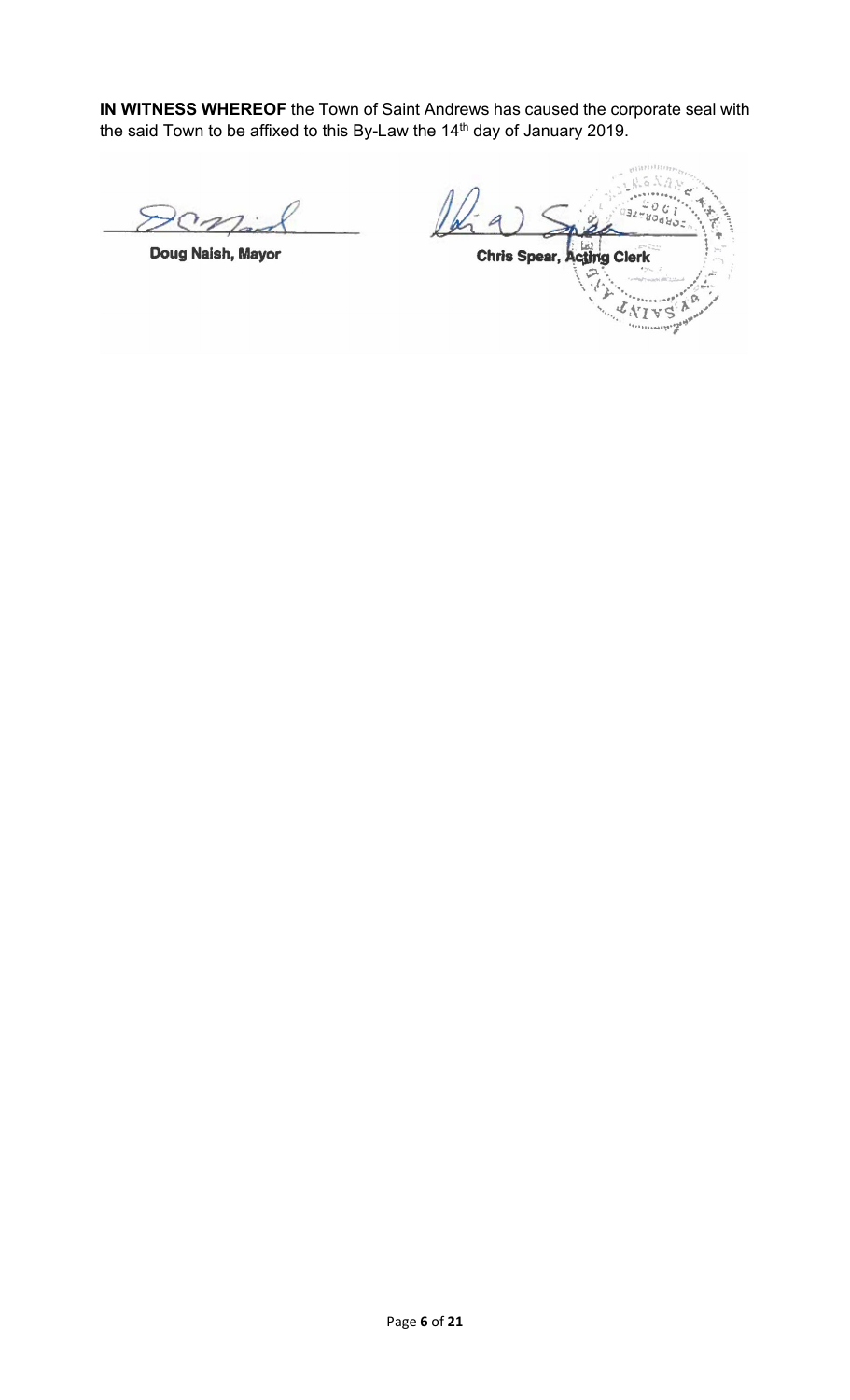## **SCHEDULE "A"**

#### **BUS STOPS**

| <b>STREET</b>          | LIMIT                                               | <b>SIDE</b>    |
|------------------------|-----------------------------------------------------|----------------|
| <b>CARLETON STREET</b> | WITHIN 60 METERS OF FREDERICK<br><b>STREET</b>      | <b>NE SIDE</b> |
| <b>KING STREET</b>     | PRINCE OF WALES STREET TO CARLETON<br><b>STREET</b> | <b>NW SIDE</b> |
| <b>KING STREET</b>     | QUEEN STREET TO MONTAGUE STREET                     | <b>NW SIDE</b> |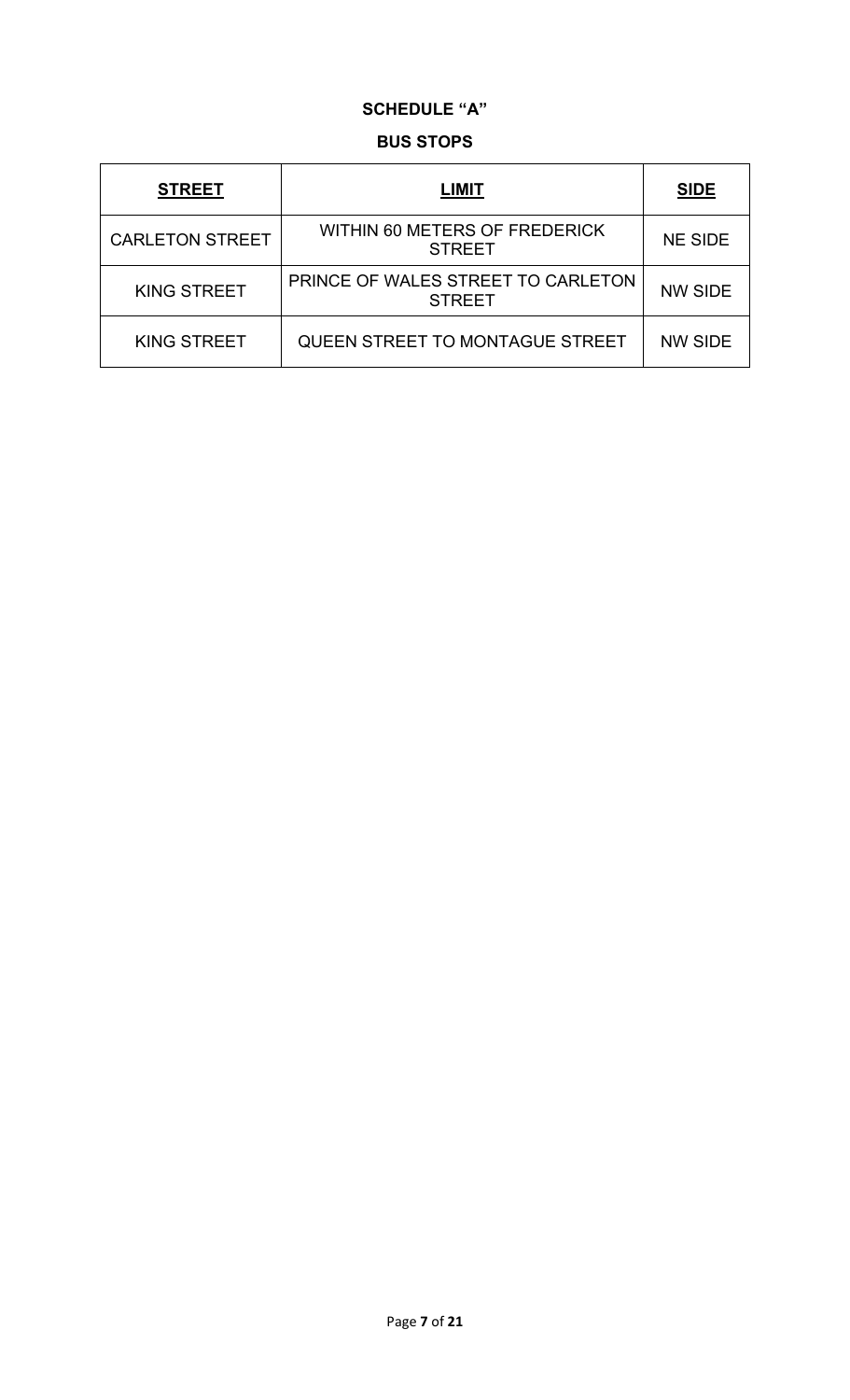## **SCHEDULE "B"**

### **NO PARKING ANYTIME**

| <b>STREET</b>                           | <b>LIMIT</b>                                                                                      | <u>SIDE</u>                 |
|-----------------------------------------|---------------------------------------------------------------------------------------------------|-----------------------------|
| <b>ADOLPHUS STREET</b>                  | PRINCE OF WALES TO CARLETON STREET                                                                | <b>BOTH</b><br><b>SIDES</b> |
| <b>ALEXANDREA</b><br><b>CRESCENT</b>    | <b>REED AVENUE TO CHARLES STREET</b>                                                              | <b>SE SIDE</b>              |
| <b>AUGUSTUS STREET</b>                  | <b>PARR STREET TO CARLETON STREET</b>                                                             | <b>NE SIDE</b>              |
| <b>BRANDY COVE</b><br><b>ROAD</b>       | <b>BIOLOGICAL STATION TO JOE'S POINT</b><br><b>ROAD</b>                                           | <b>E SIDE</b>               |
| <b>CARLETON STREET</b>                  | MARY STREET TO ADOLPHUS STREET                                                                    | <b>NE SIDE</b>              |
| <b>CEDAR LANE</b>                       | BRANDY COVE ROAD TO BAYVIEW DRIVE                                                                 | <b>BOTH</b><br><b>SIDES</b> |
| <b>HARRIET STREET</b>                   | <b>CHAMPLAIN AVENUE TO WATER STREET</b>                                                           | <b>BOTH</b><br><b>SIDES</b> |
| <b>JOE'S POINT ROAD</b>                 | BRADY COVE ROAD TO HARRIET STREET<br>OTHER THAN AS NOTED IN SCHEDULE "A"                          | <b>BOTH</b><br><b>SIDES</b> |
| <b>KING STREET</b>                      | PRINCE OF WALES STREET TO CARLETON<br><b>STREET</b>                                               | <b>NW SIDE</b>              |
| <b>KING STREET</b>                      | 24 KING STREET PARKING REMOVED FOR<br><b>BICYCLE PARKING ONLY</b>                                 | W SIDE                      |
| <b>MARKET SQUARE</b>                    | ENTRY AND EXIT FROM WATER STREET                                                                  | <b>BOTH</b><br><b>SIDES</b> |
| <b>PATRICK STREET</b>                   | <b>QUEEN STREET TO WATER STREET</b>                                                               | <b>NW SIDE</b>              |
| <b>PRINCE OF WALES</b><br><b>STREET</b> | ADOLPHUS STREET TO THE ENTRANCE<br>OF THE HOTEL ENTRANCE OF THE HOTEL<br><b>TO HARRIET STREET</b> | S SIDE<br>N SIDE            |
| <b>PRINCESS ROYAL</b><br><b>STREET</b>  | QUEEN STREET TO MONTAGUE STREET                                                                   | W SIDE                      |
| <b>REED AVENUE</b>                      | <b>HARRIET STREET TO MOWAT DRIVE</b>                                                              | <b>BOTH</b><br><b>SIDES</b> |
| <b>SOPHIA STREET</b>                    | <b>PARR STREET TO MONTAGUE STREET</b>                                                             | <b>SE SIDE</b>              |
| <b>ELIZABETH STREET</b>                 | 60-FOOT SECTION IN FRONT OF 44<br><b>ELIZABETH STREET</b>                                         | W SIDE                      |
| <b>ELIZABETH STREET</b>                 | 50-FOOT SECTION IN FRONT OF THE<br><b>LIQUOR STORE PARKING LOT</b>                                | <b>E SIDE</b>               |
| <b>ELIZABETH STREET</b>                 | WATER STREET TO QUEEN STREET<br>(VALID MAY 16, 2022 UNTIL OCTOBER 17,<br>2022)                    | <b>SW SIDE</b>              |
| <b>EDWARD STREET</b>                    | <b>WATER STREET TO QUEEN STREET</b><br>(VALID MAY 16, 2022 UNTIL OCTOBER 17,<br>2022)             | <b>SE SIDE</b>              |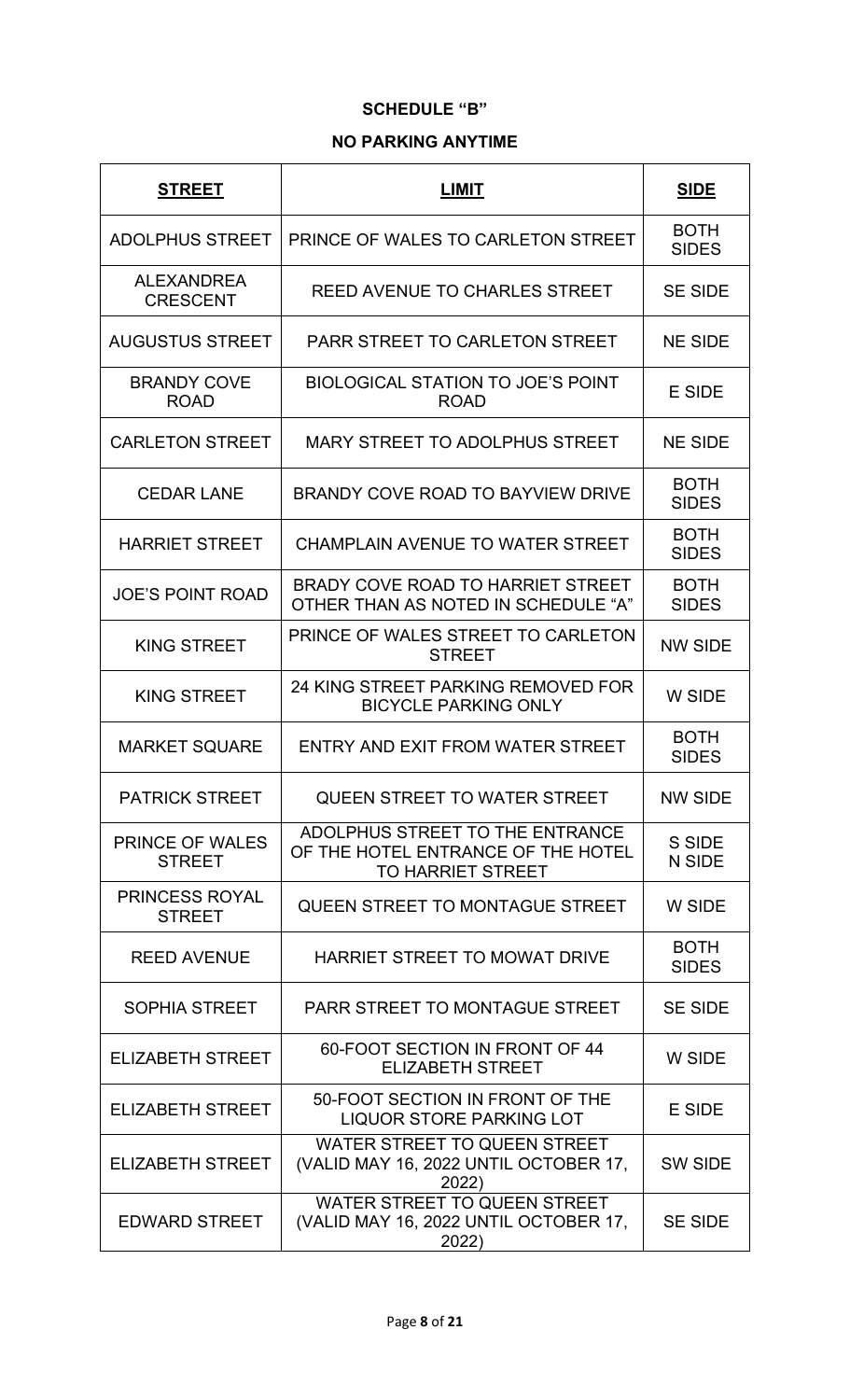| <b>WILLIAM STREET</b>           | WATER STREET TO QUEEN STREET<br>(VALID MAY 16, 2022 UNTIL OCTOBER 17,<br>2022)                       | <b>SE SIDE</b>              |
|---------------------------------|------------------------------------------------------------------------------------------------------|-----------------------------|
| PRINCESS ROYAL<br><b>STREET</b> | WATER STREET TO QUEEN STREET<br>(VALID MAY 16, 2022 UNTIL OCTOBER 17,<br>2022                        | SW SIDE                     |
| <b>QUEEN STREET</b>             | ELIZABETH STREET TO PRINCESS ROYAL<br><b>STREET</b><br>(VALID MAY 16, 2022 UNTIL OCTOBER 17,<br>2022 | <b>SOUTH</b><br><b>SIDE</b> |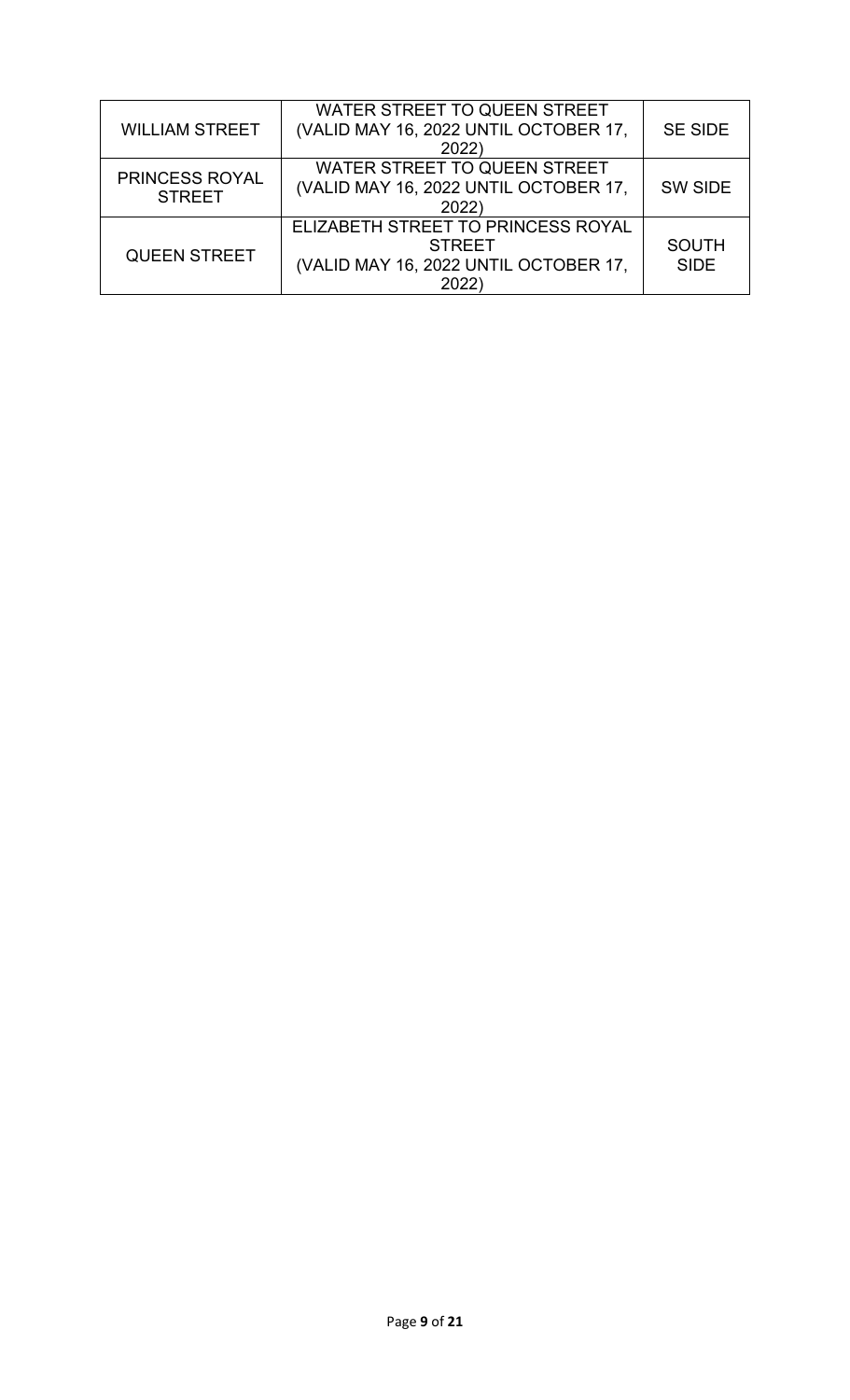## **SCHEDULE "C"**

### **ONE-WAY STREET**

| <b>STREET</b>                | .IMIT                                                                                           | <b>DIRECTION</b> |
|------------------------------|-------------------------------------------------------------------------------------------------|------------------|
| <b>ACADIA ROAD</b>           | CHAMPLAIN AVENUE TO COVE ROAD                                                                   | <b>NORTH</b>     |
| <b>CARLETON STREET</b>       | <b>FREDERICK STREET TO KING STREET</b>                                                          | <b>WEST</b>      |
| <b>COVE STREET</b>           | ACADIA ROAD TO CEMETERY ROAD                                                                    | <b>WEST</b>      |
| <b>HARRIET STREET</b>        | <b>EXIT TO REED AVENUE</b>                                                                      | <b>WEST</b>      |
| W.C. O'NEILL<br><b>ARENA</b> | LOCATED DIRECTLY IN FRONT OF THE<br><b>AREAN</b>                                                | <b>WEST</b>      |
| <b>WATER STREET</b>          | EDWARD STREET TO FREDERICK STREET<br>(VALID FROM MAY 16, 2022 UNTIL<br><b>OCTOBER 17, 2022)</b> | EAST             |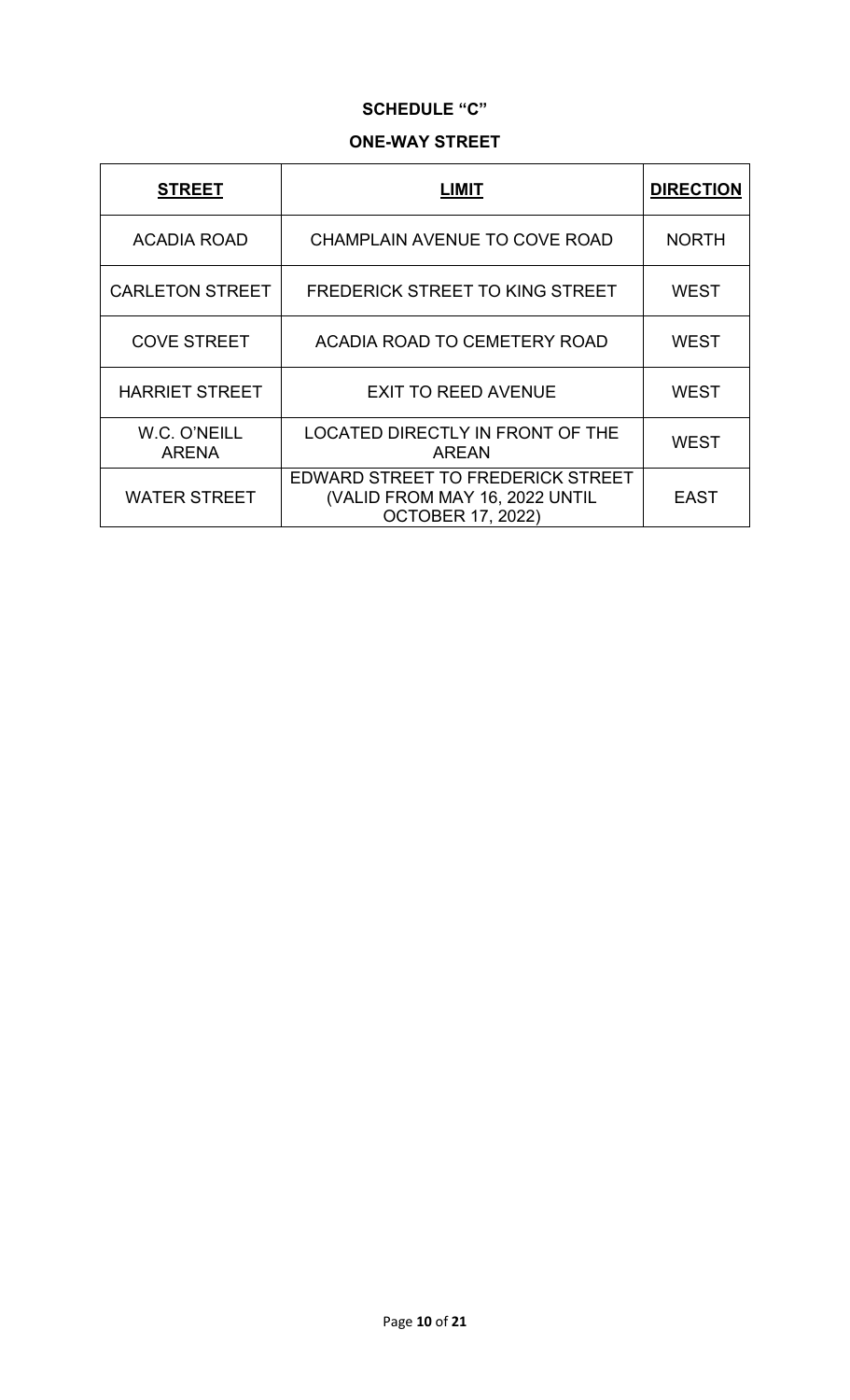#### **SCHEDULE "D"**

## **PEDESTRIAN CROSSWALKS**

## **STREET LOCATIONS**

CARLETON STREET AT FREDERICK STREET

CARLETON STREET AT KING STREET

EDWARD STREET AT WATER STREET

FREDERICK STREET AT WATER STREET

KING STREET AT CARLETON STREET

KING STREET AT WATER STREET

MONTAGUE STREET AT KING STREET

PARR STREET AT FREDERICK STREET

PARR STREET AT KING STREET

PRINCE OF WALES STREET AT SOPHIA STREET

QUEEN STREET AT KING STREET

WILLIAM STREET AT WATER STREET

PRINCE OF WALES STREET AT INDIAN POINT (CROSSING FOR WALKING TRAIL)

MOWAT DRIVE AT BAR ROAD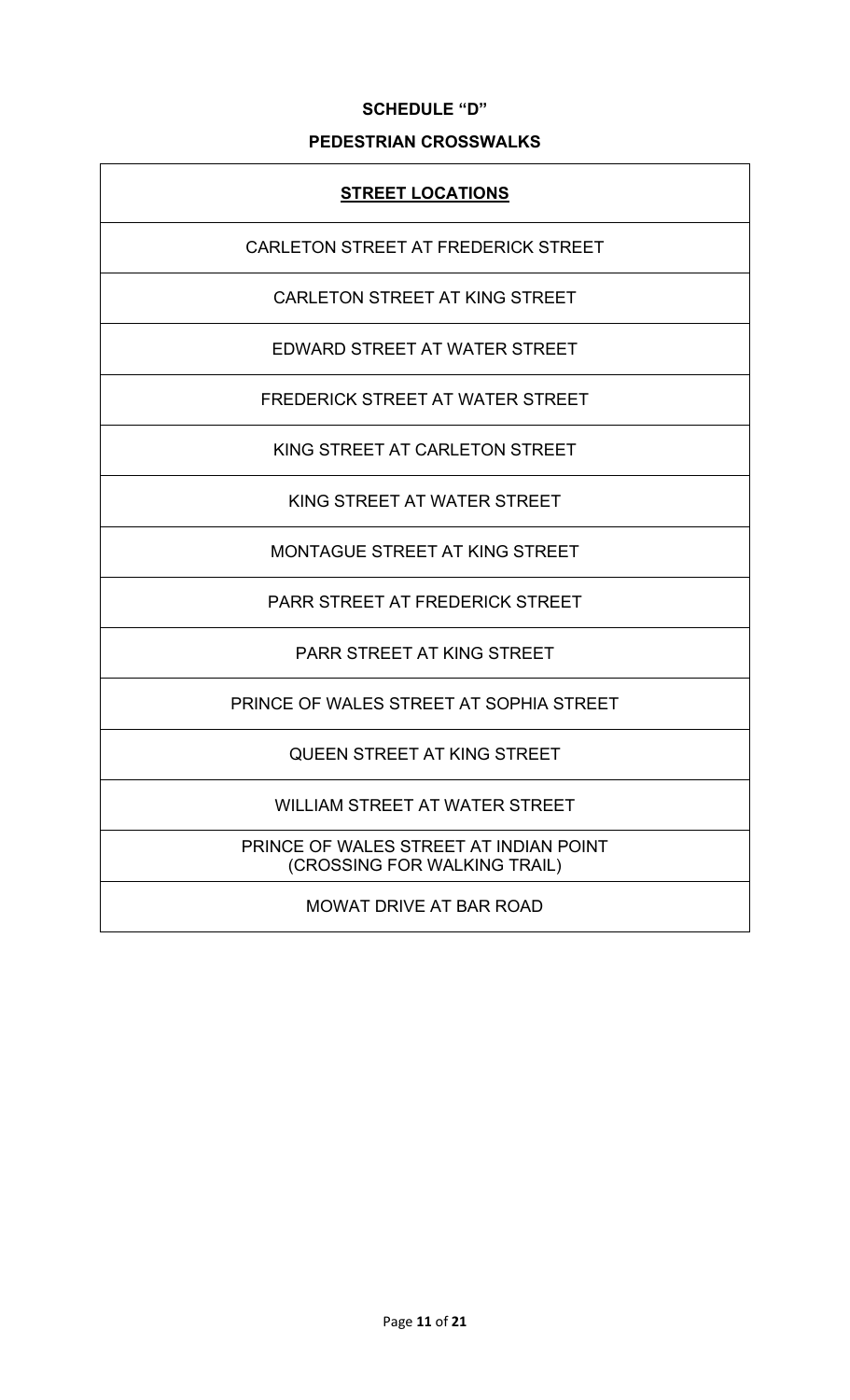## **SCHEDULE "E"**

## **TRAFFIC SIGNAL LIGHTS**

THERE ARE CURRENTLY NO SIGNAL LIGHTS IN TOWN.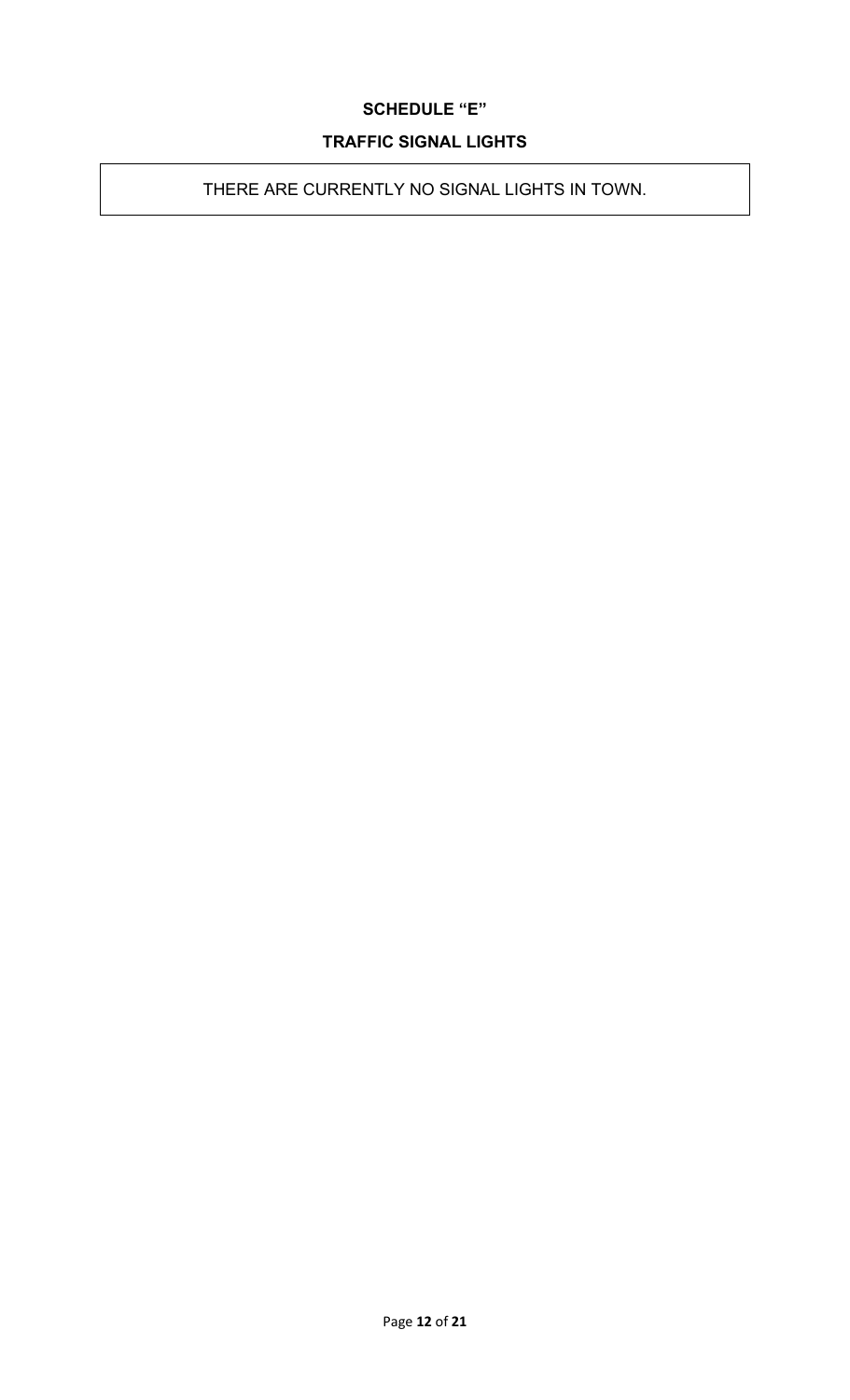## **SCHEDULE "F"**

# **SCHOOL ZONE (30 KM/HR)**

| <b>STREET</b>                           | <b>BOUNDARIES</b>                       |
|-----------------------------------------|-----------------------------------------|
| <b>AUGUSTUS STREET</b>                  | CARLETON STREET TO MONTAGUE STREET      |
| <b>CARLETON STREET</b>                  | KING STREET TO PRINCESS ROYAL STREET    |
| <b>FREDERICK STREET</b>                 | CARLETON STREET TO PARR STREET          |
| <b>KING STREET</b>                      | PRINCE OF WALES STREET TO PARR STREET   |
| <b>MONTAGUE STREET</b>                  | AUGUSTUS STREET TO PATRICK STREET       |
| <b>PARR STREET</b>                      | <b>ERNEST STREET TO AUGUSTUS STREET</b> |
| <b>PRINCE OF WALES</b><br><b>STREET</b> | WILLIAM STREET TO PRINCESS ROYAL STREET |
| <b>PATRICK STREET</b>                   | <b>QUEEN STREET TO MONTAGUE STREET</b>  |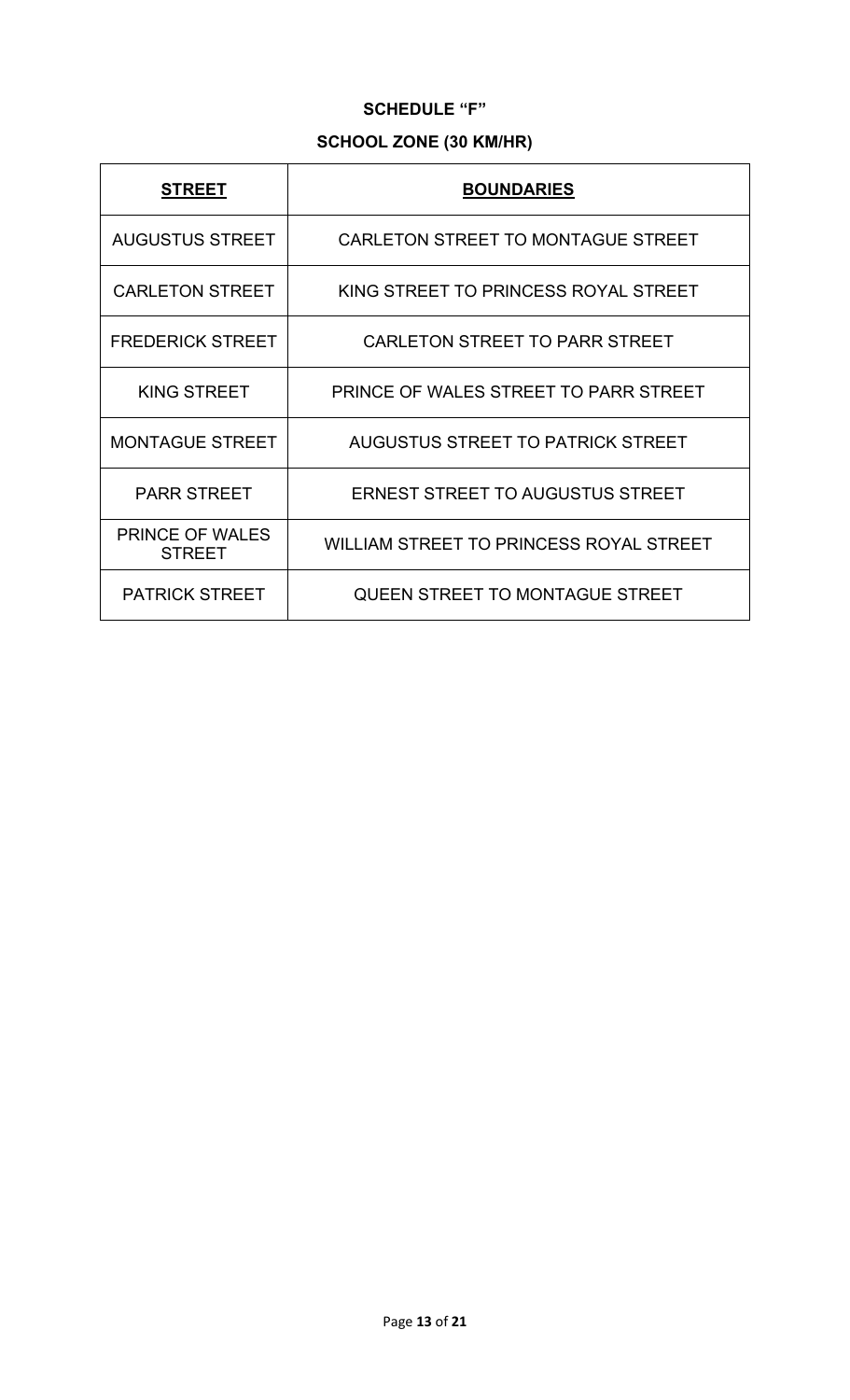## **SCHEDULE "G"**

## **PARKING FOR PERSONS WITH DISABILITIES**

| <b>STREET</b>                                 | <b>PARKING SPACE LOCATION</b>                                                  |
|-----------------------------------------------|--------------------------------------------------------------------------------|
| <b>WATER STREET</b>                           | 1 PARKING SPACE ON THE NORTH SIDE ADJACENT TO<br>THE INDEPENDENT GROCERY STORE |
| <b>WATER STREET</b>                           | 1 PARKING SPACE ON THE NORTH SIDE IN FRONT OF<br>THE SCOTIA BANK               |
| <b>WATER STREET</b>                           | 1 PARKING SPACE ON THE SOUTH SIDE IN FRONT OF<br>THE POST OFFICE BUILDING      |
| <b>WATER STREET</b>                           | 1 PARKING SPACE IN FRONT OF THE ST. ANDREWS<br><b>INN AND SUITES</b>           |
| <b>WATER STREET</b>                           | 1 PARKING SPACE IN FRONT OF 161 WATER STREET<br><b>BELL BUILDING</b>           |
| <b>KING STREET</b>                            | 1 PARKING SPACE BESIDE THE POST OFFICE<br><b>BUILDING</b>                      |
| <b>KING STREET</b>                            | 2 PARKING SPACES BESIDE THE DRUG STORE<br><b>BUILDING</b>                      |
| W.C. O'NEILL ARENA                            | 2 PARKING SPACED DIRECTLY IN FRONT OF THE<br><b>COMPLEX</b>                    |
| <b>W.C. O'NEILL ARENA</b>                     | 2 SPACES ON THE WEST SIDE OF THE COMPLEX                                       |
| <b>PARKING LOT</b><br><b>BEHIND TOWN HALL</b> | 1 SPACE                                                                        |
| <b>SAINT ANDREWS</b><br><b>MEDICAL CENTRE</b> | 2 SPACES ON THE WEST SIDE OF THE COMPLEX                                       |
| <b>SAINT ANDREWS</b><br><b>MARKET WHARF</b>   | 1 SPACE                                                                        |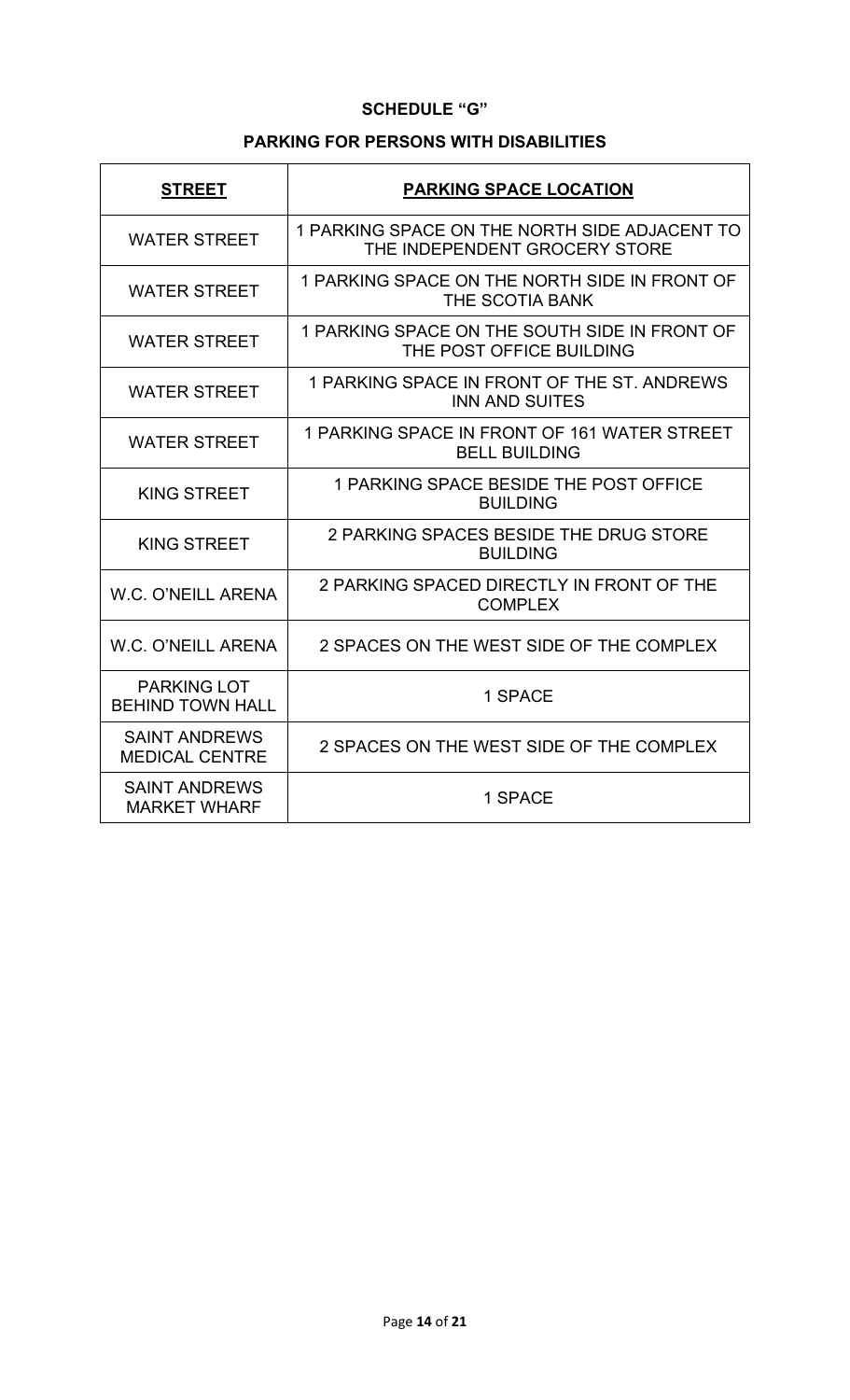## **SCHEDULE "H"**

## **LIMITED PARKING**

| <b>STREET</b>           | <b>LIMITED PARKING AREA</b>                                                                                                                                |
|-------------------------|------------------------------------------------------------------------------------------------------------------------------------------------------------|
| <b>FREDERICK STREET</b> | INDEPENDENT GROCERY PARCEL PICK-UP LANE,<br>PICK-UP ONLY                                                                                                   |
| W.C. O'NEILL ARENA      | FIRE LANE NORTHWEST SIDE OF COMPLEX                                                                                                                        |
| <b>WATER STREET</b>     | FROM NORTHWEST CORNER OF MARKET SQUARE, 15<br><b>METERS EAST</b>                                                                                           |
| <b>WATER STREET</b>     | SOUTHERLY SIDE FROM DOUGLAS TO PRINCESS<br>ROYAL STREET, BUS DROP-OFF ZONE                                                                                 |
| <b>KING STREET</b>      | WESTERLY SIDE FROM CHURCH LANE TO WATER<br>STREET, BUS DROP-OFF ZONE                                                                                       |
| <b>KING STREET</b>      | 30 MINUTE PARKING X 2 SPOTS BESIDE HOME<br><b>HARDWARE WESTERLY SIDE</b>                                                                                   |
| <b>KING STREET</b>      | 30 MINUTE PARKING X 2 SPOTS BESIDE BANK OF<br><b>NOVA SCOTIA EASTERLY SIDE</b>                                                                             |
| <b>KING STREET</b>      | ONE PARKING SPACE BESIDE THE POST OFFICE FOR<br>USE BY EMERGENCY VEHICLE PARKING ONLY<br>INCLUDING POLICE, FIRE, AMBULANCE OR BY-LAW<br><b>ENFORCEMENT</b> |
| <b>WATER STREET</b>     | IN FRONT OF NB-TEL BUILDING, BUS DROP-OFF ZONE                                                                                                             |
| <b>WATER STREET</b>     | IN FRONT OF THE POST OFFICE BUILDING, ONE 30<br><b>MINUTE PARKING AREA</b>                                                                                 |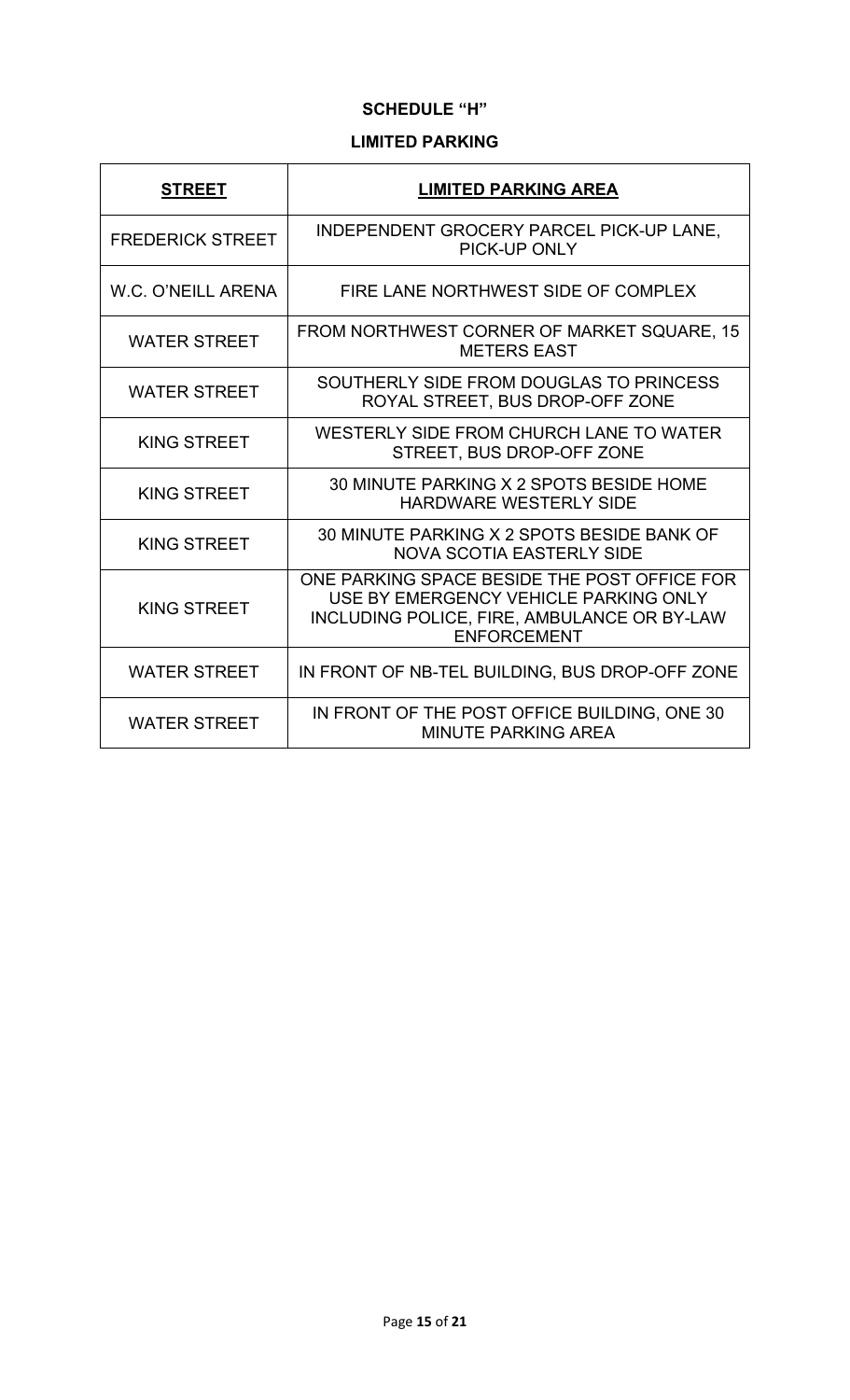## **SCHEDULE "I"**

## **STOP SIGNS AND YIELD SIGNS**

## **STOP SIGN STREET LOCATIONS**

ACADIA ROAD AT PRINCE OF WALES STREET

ADOLPHUS STREET AT WATER STREET

ADOLPHUS STREET AT QUEEN STREET

ADOLPHUS STREET AT MONTAGUE STREET

ADOLPHUS STREET AT PARR STREET

ADOLPHUS STREET AT CARLETON STREET

ADOLPHUS STREET AT PRINCE OF WALES STREET

ALEXANDREA CRESCENT AT CHARLES STREET

ALEXANDREA CRESCENT AT REED AVENUE

ARGYLE COURT AT PRINCE OF WALES STREET

AUGUSTUS STREET AT WATER STREET

AUGUSTUS STREET AT PRINCE OF WALES STREET

BAR ROAD AT MOWAT DRIVE

CARLETON STREET AT HARRIET STREET

CARLETON STREET AT KING STREET

CARLETON STREET AT AUGUSTUS STREET

CARLETON STREET AT WILLIAM STREET

CEDAR LANE AT BRANDY COVE ROAD

CEDAR LANE AT BAYVIEW DRIVE

CHAMPLAIN AVENUE AT ACADIA ROAD

CHAMPLAIN AVENUE AT CEMETERY ROAD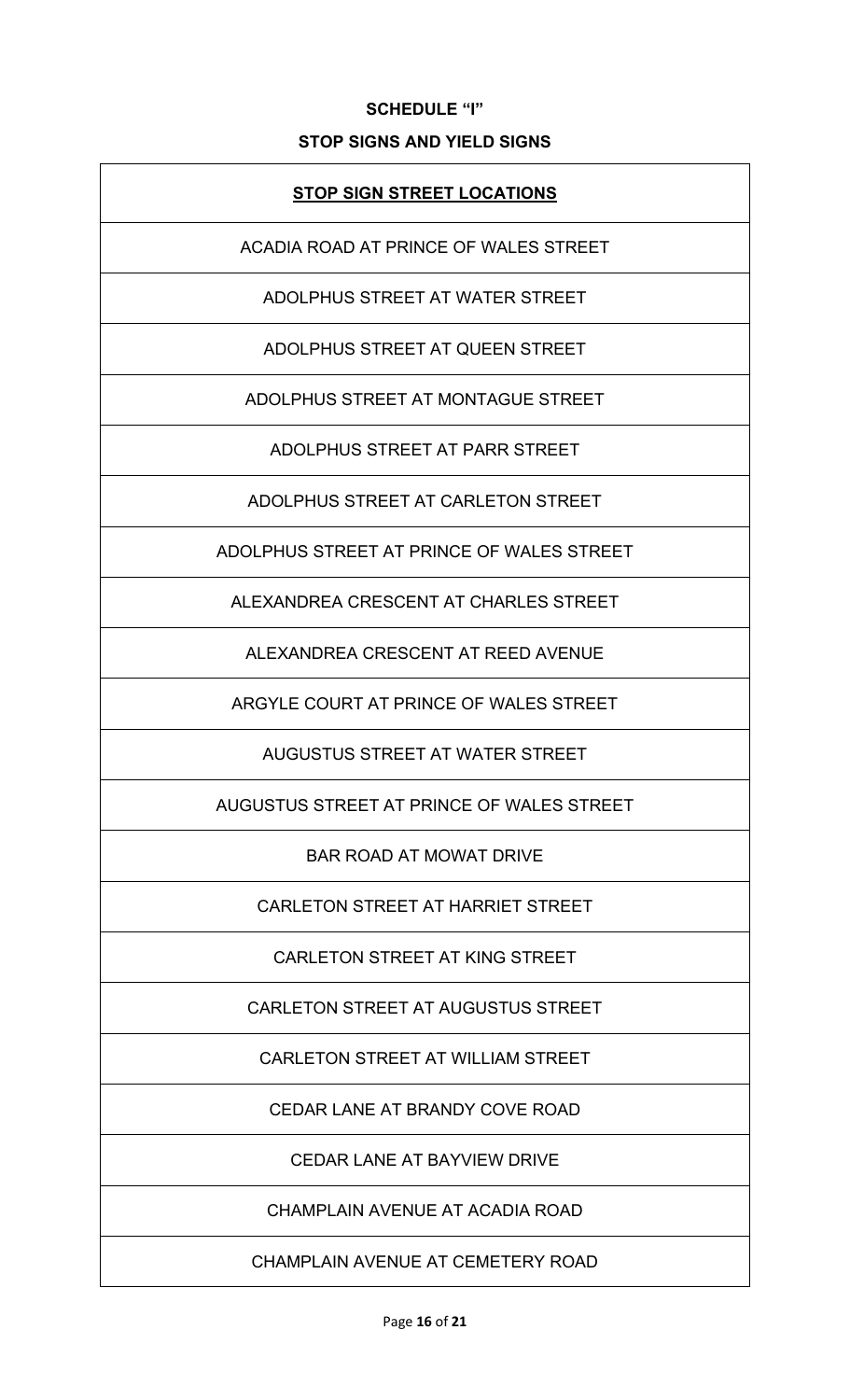# CHANDLER ROAD AT WATER STREET

# CHANDLER ROAD AT PATRICK STREET

CHARLES STREET AT JOE'S POINT ROAD

CHARLES STREET AT REED AVENUE

CHURCH LANE AT KING STREET

CHURCH LANE AT WILLIAM STREET

CLARK ROAD AT BAYVIEW DRIVE

CLARK ROAD AT MOWAT DRIVE

CORNELIUS STREET AT MOWAT DRIVE

CORNELIUS STREET AT BAYVIEW DRIVE

COVE ROAD AT CEMETERY ROAD

DOUGLAS STREETT AT WATER STREET

EDWARD STREET AT QUEEN STREET

EDWARD STREET AT MONTAGUE STREET

EDWARD STREET AT PARR STREET

EDWARD STREET AT CARLETON STREET

EDWARD STREET AT PRINCE OF WALES STREET

ELIZABETH STREET AT WATER STREET

ELIZABETH STREET AT QUEEN STREET

ELIZABETH STREET AT MONTAGUE STREET

ELIZABETH STREET AT PARR STREET

ELIZABETH STREET AT CARLETON STREET

ELIZABETH STREET AT PRINCE OF WALES STREET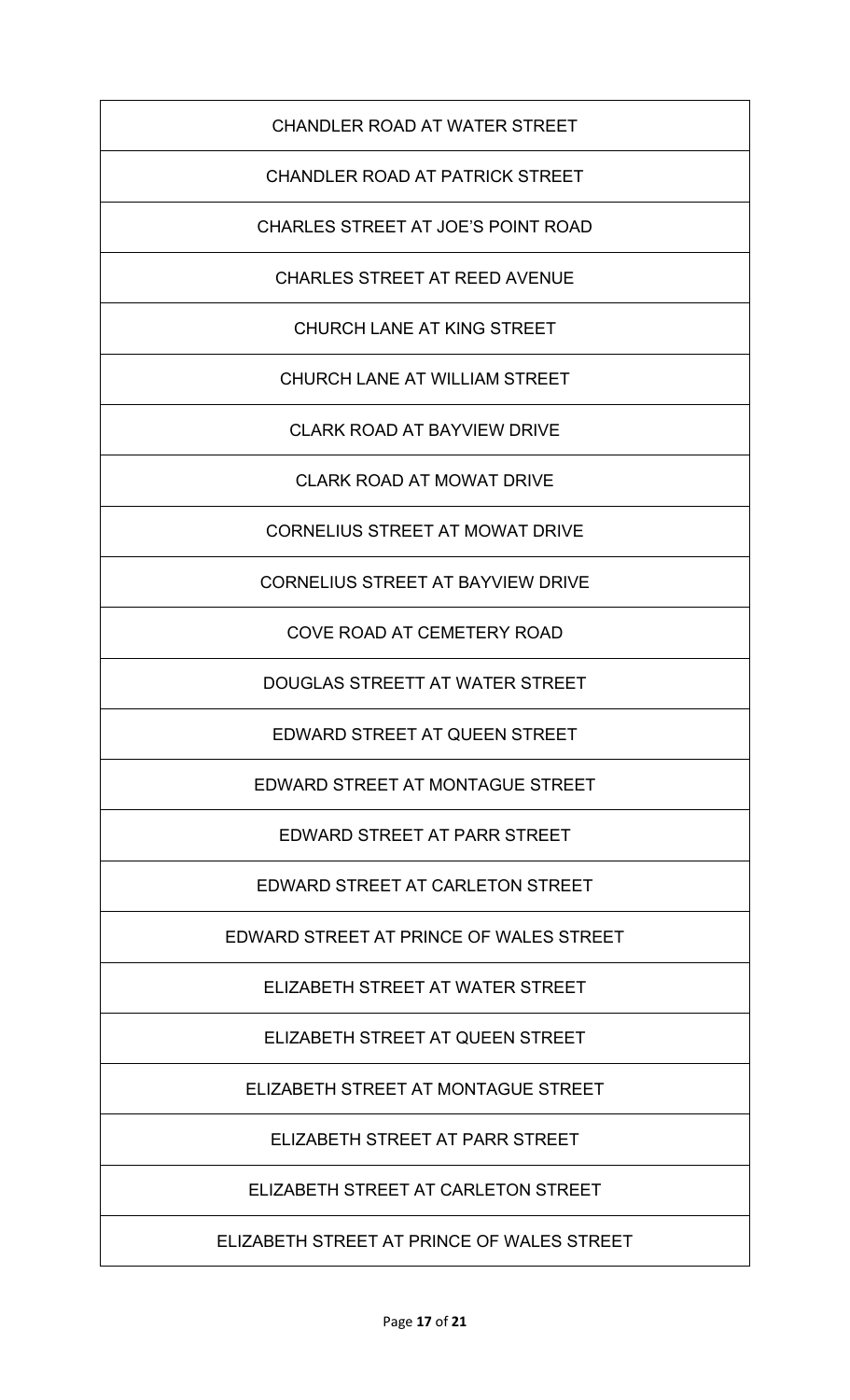## ERNEST STREET AT WATER STREET

# ERNEST STREET AT QUEEN STREET

ERNEST STREET AT MONTAGUE STREET

ERNEST STREET AT PARR STREET

ERNEST STREET AT CARLETON STREET

ERNEST STREET AT PRINCE OF WALES STREET

FREDERICK STREET AT WATER STREET

FREDERICK STREET AT QUEEN STREET

FREDERICK STREET AT MONTAGUE STREET

FREDERICK STREET AT PARR STREET

FREDERICK STREET AT CARLETON STREET

HARRIET STREET AT CHAMPLAIN AVENUE

HARRIET STREET EXIT AT REED AVENUE

HARRIET STREET AT REED AVENUE (NORTH SIDE)

JOE'S POINT ROAD AT HARRIET STREET

JOE'S POINT ROAD AT BRANDY COVE ROAD

KING STREET AT WATER STREET

MAPLE COURT AT THOMAS AVENUE

MARY STREET AT WATER STREET

MARY STREET AT QUEEN STREET

MARY STREET AT MONTAGUE STREET

MARY STREET AT PARR STREET

MARY STREET AT CARLETON STREET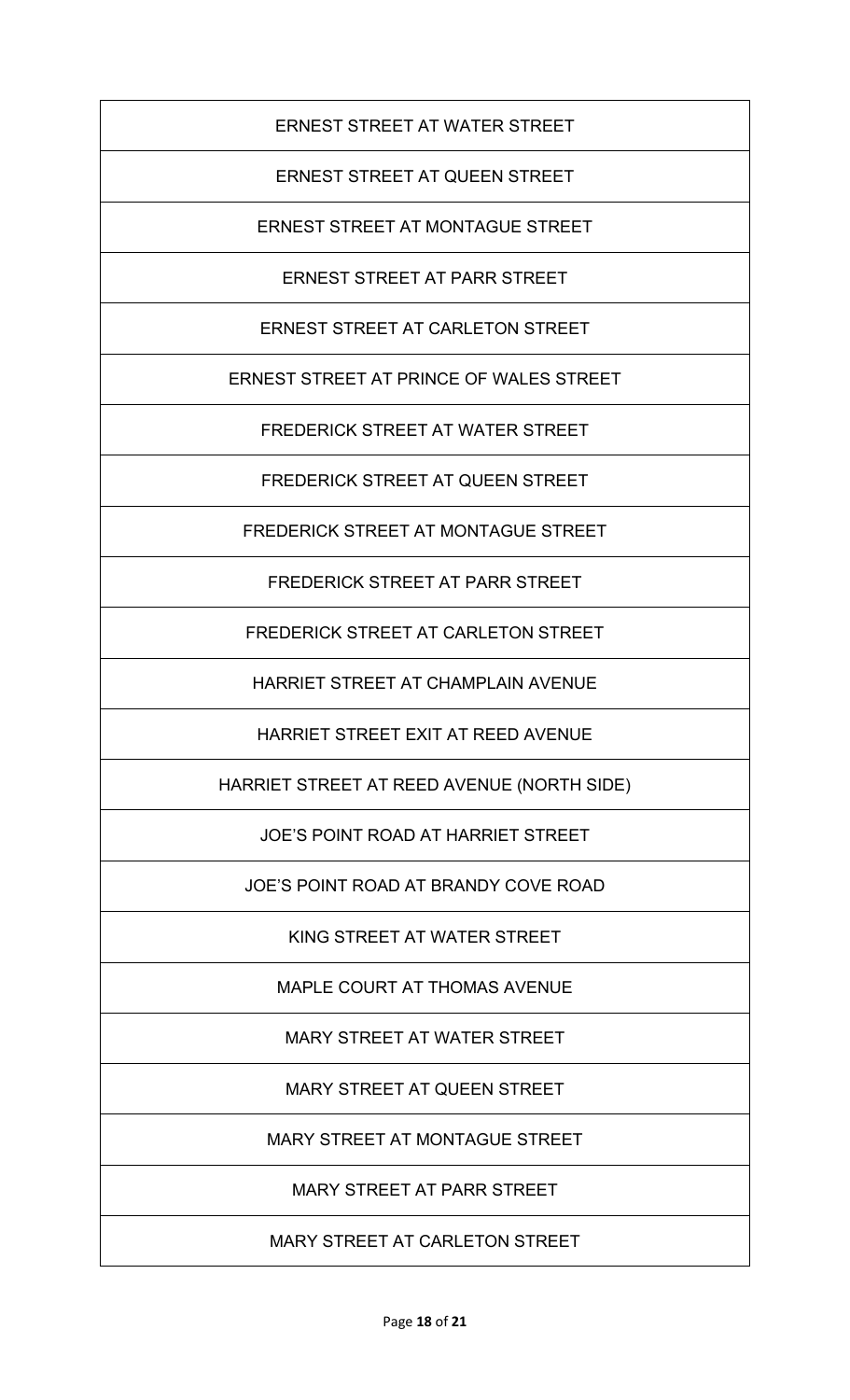MONTAGUE STREET AT HARRIET STREET

MONTAGUE STREET AT KING STREET

MONTAGUE STREET AT AUGUSTUS STREET

OAK COURT AT BAYVIEW DRIVE

PAGAN STREET AT WATER STREET

PAGAN STREET AT PRINCESS ROYAL STREET

PARR STREET AT HARRIET STREET

PARR STREET AT KING STREET

PARR STREET AT AUGUSTUS STREET

PARR STREET AT FREDERICK STREET

PATRICK STREET AT MONTAGUE STREET (4-WAY STOP)

PATRICK STREET AT WATER STREET

PRINCE OF WALES STREET AT KING STREET (4-WAY STOP)

PRINCE OF WALES STREET AT HARRIET STREET

PRINCESS ROYAL STREET AT WATER STREET

PRINCESS ROYAL STREET AT QUEEN STREET

PRINCESS ROYAL STREET AT MONTAGUE STREE

PRINCESS ROYAL STREET AT PARR STREET

PRINCESS ROYAL STREET AT CARLETON STREET

PRINCESS ROYAL STREET AT PRINCE OF WALES STREET

QUEEN STREET AT HARRIET STREET

QUEEN STREET AT KING STREET

QUEEN STREET AT AUGUSTUS STREET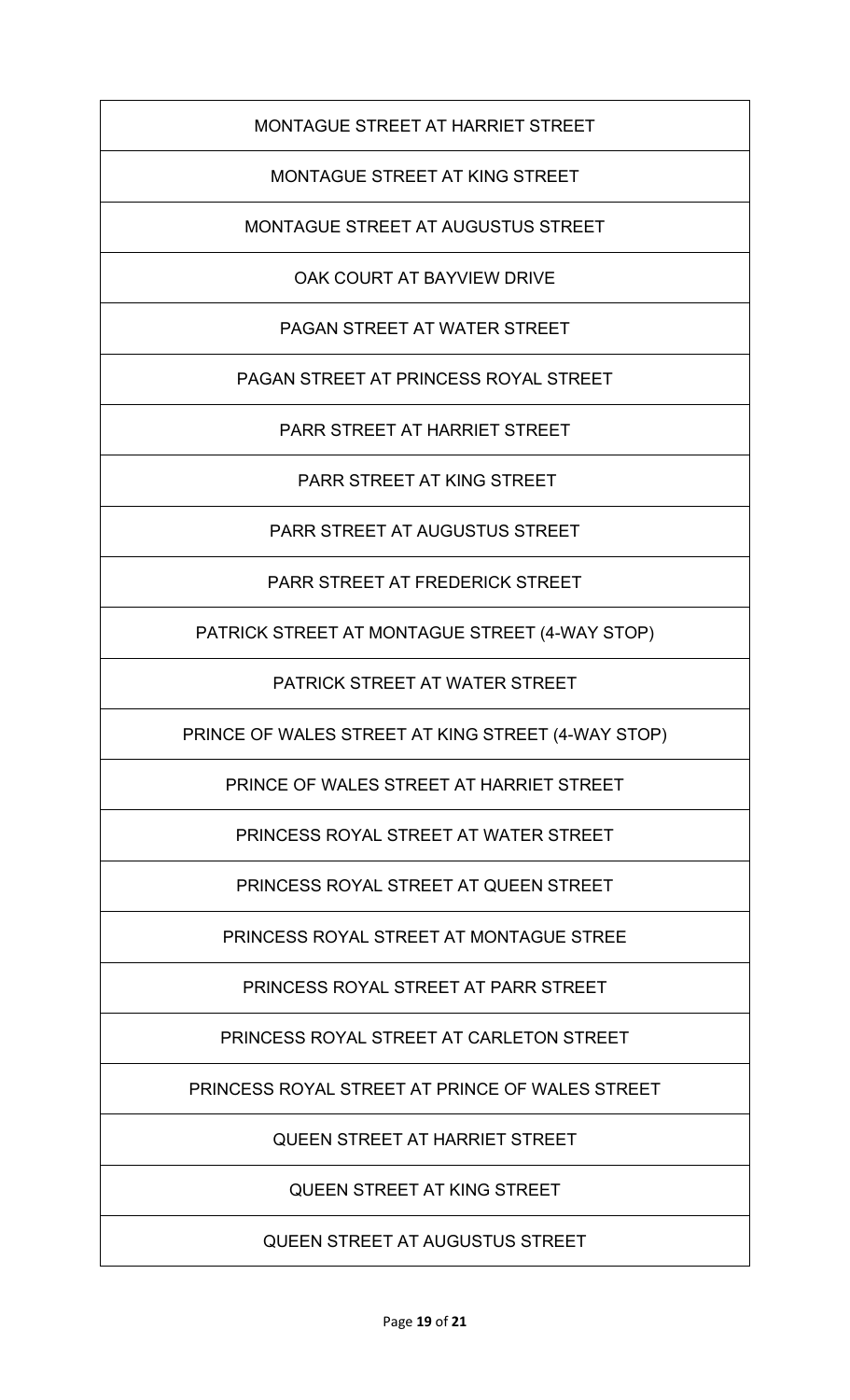# ROSE LANE AT BAR ROAD

# SOPHIA STREET AT WATER STREET

SOPHIA STREET AT QUEEN STREET

SOPHIA STREET AT MONTAGUE STREET

SOPHIA STREET AT PARR STREET

SOPHIA STREET AT CARLETON STREET

SOPHIA STREET AT PRINCE OF WALES STREET

THOMAS AVENUE AT OAK COURT

THOMAS AVENUE AT MOWAT DRIVE

VICTORIA TERRACE AT SOPHIA STREET

VICTORIA TERRACE AT PRINCE OF WALES STREET

VICTORIA TERRACE AT ERNEST STREET

WILLIAM STREET AT WATER STREET

WILLIAM STREET AT QUEEN STREET

WILLIAM STREET AT MONTAGUE STREET

WILLIAM STREET AT PARR STREET

WILLIAM STREET AT PRINCE OF WALES STREET

WILLIAM STREET AT CARLETON STREET NW SIDE

# **YIELD SIGN STREET LOCATIONS**

QUEEN STREET AT PATRICK STREET

WILLIAM STREET AT CARLETON STREET, SE SIDE